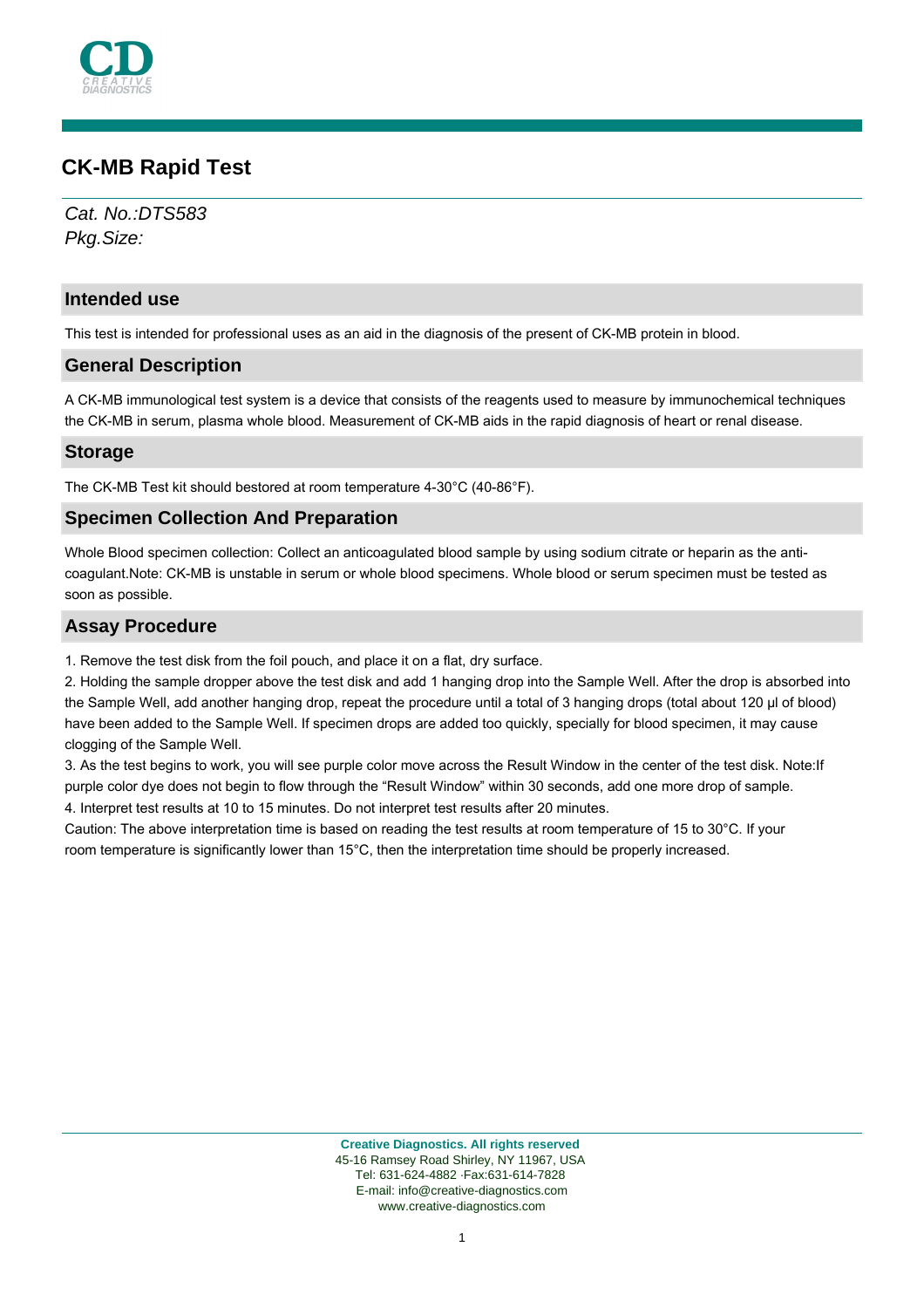



# **Interpretation of Results**

1. A purple band will appear at the left section of the Result Window. This shows that the test is working properly. This band is the Control Band.

2. The right section of the Result Window indicates the test results. If another color band appears at the right section of the Result Window, this band is the Test Band.

PositiveResult: The presence of two color bands ("T" band and "C" band) within the result window regardless of which band appears first indicates a positive result (Figure 2). Note: Generally, the higher the analyte level in the specimen, the stronger the "T" band color will be. When the specimen analyte level is close to but still within the sensitivity limit of the test, the color of the "T" band will be very faint.

Negative: Result The presence of only one purple color band within the Result Window indicates a negative result (Figure 3). Invalid Result: If after performing the test no purple color band is visible within the Result Window, this result is considered invalid. (Figure 4). Not following the procedures correctly or using a test kit that has deteriorated can cause invalid results. It is recommended that the specimen be retested.

Note: A positive result will not change once you have established your answer at 20 minutes. Interpreting test results after 20 minutes, the sensitivity of the test will be higher than 5 ng/ml. Some specimens with a high rheumatoid factor concentration may yield a nonspecific positive result. Specimens containing very low levels of CK-MB may develop "T" band color over 15 minutes.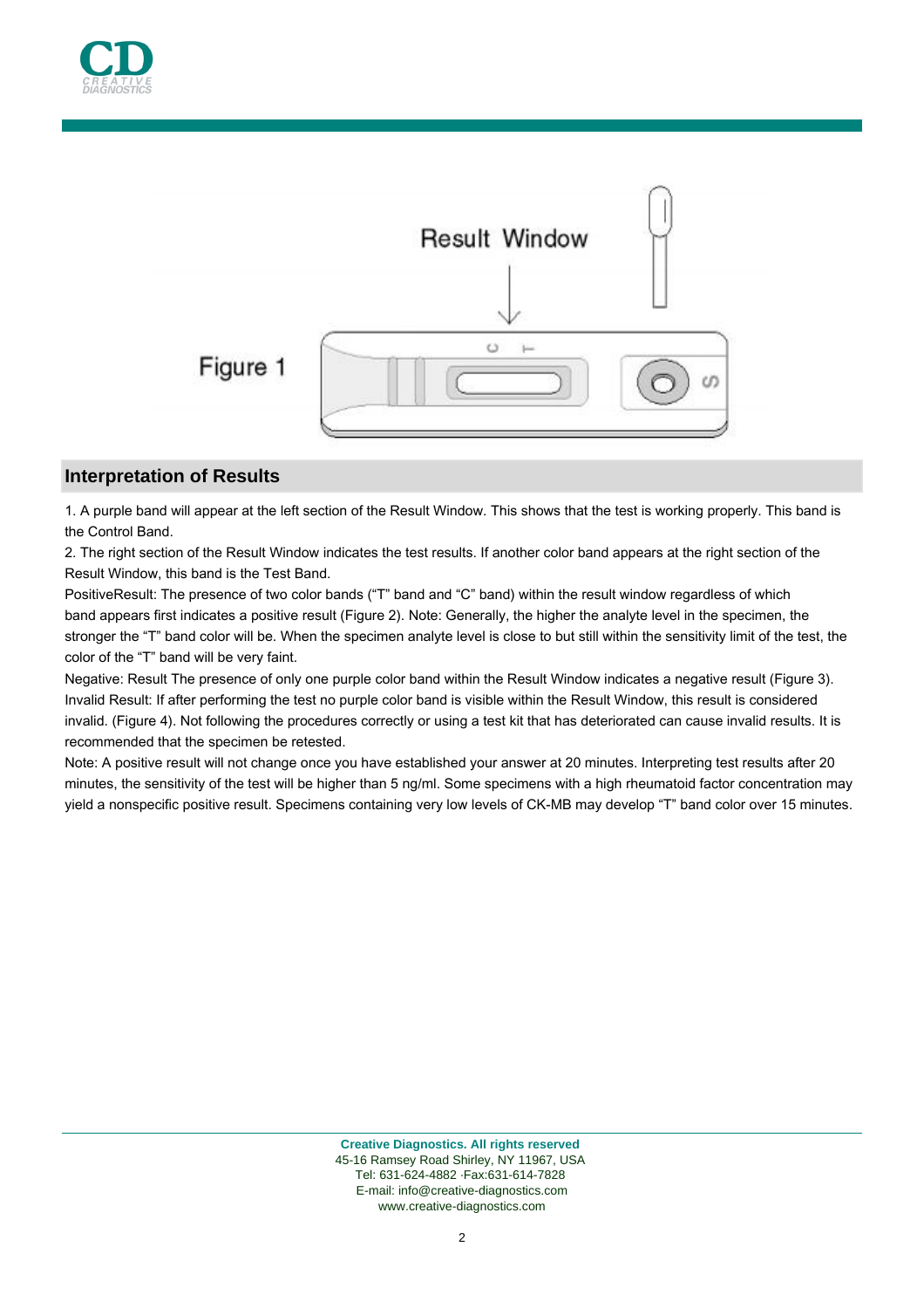



# **Sensitivity**

The analytical sensitivity of the test is 5ng/ml CK-MB.

## **Precautions**

The test device is sensitive to humidity as well as to heat. Perform the test immediately after removing the test device from the foil pouch. Do not use it beyond the expiration.

- 1. Do not use the test kit if the pouch is damaged or the seal is broken.
- 2. Do not eat or smoke while handling specimens.
- 3. Wear protective gloves while handling specimens. Wash hands thoroughly afterwards.
- 4. Avoid splashing or aerosol formation.
- 5. Clean up spills thoroughly using an appropriate disinfectant.

6. Decontaminate and dispose of all specimens, reaction kits and potentially contaminated materials, as if they were infectious waste, in a biohazard container.

## **Limitations**

Although the CK-MB Test is accurate in detecting CK-MB, a low incidence of false results can occur. Other clinically available tests are required if questionable results are obtained. As with all diagnostic tests, a definitive clinical diagnosis should not bebased on the results of a single test, but should only be made by the physician after all clinical and laboratory findings have

> **Creative Diagnostics. All rights reserved** 45-16 Ramsey Road Shirley, NY 11967, USA Tel: 631-624-4882 ·Fax:631-614-7828 E-mail: info@creative-diagnostics.com www.creative-diagnostics.com